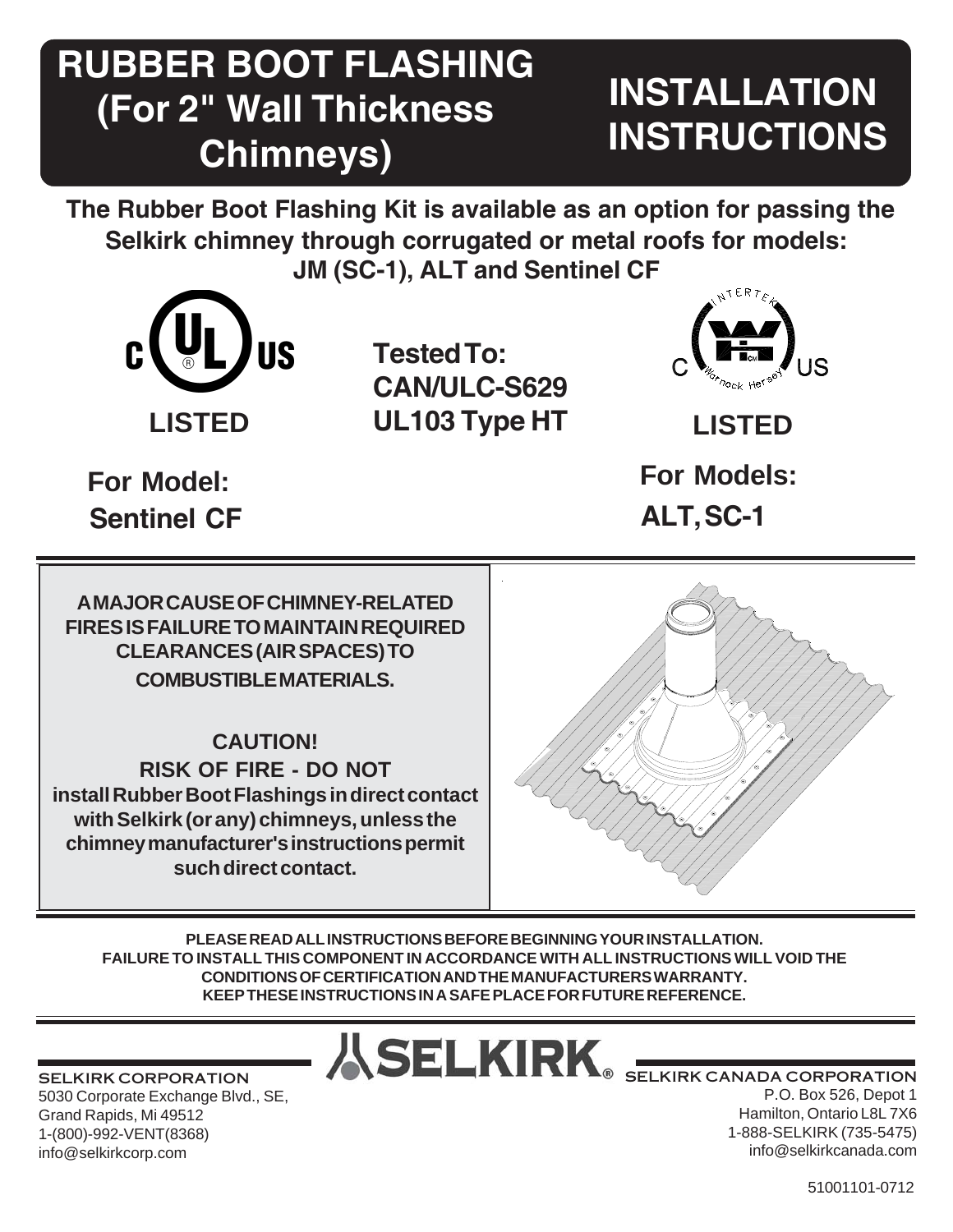The Rubber Boot Flashing Kit consists of a ventilated shield assembly that fits around a pipe section and a rubber boot that seals around the shield assembly. The shield assembly is first assembled, installed and supported around the chimney. The rubber boot is then installed in direct contact with the shield assembly and sealed to the roof.

#### Kit contents:

- 1. One Shield (item 1)
- 2. Four Spacer Channels (item 2)
- 3. Three Shield Mounting Brackets (item 3)
- 4. Twelve #8 x 1/2" sheet metal screws (item 4)
- 5. Thirty six #9 x 1-1/2" Truegrip GT w/washer wood screws (item 5)
- 6. One Rubber Boot Flashing (item 6)
- 7. One roll of mesh screen (item 7)
- 8. One Universal Storm Collar (item 8)

#### **Notes:**

- Maximum roof pitch allowed for kit is dependent on the 1. chimney's outside diameter (OD) as per Table 1 (Roof Pitch Table) on page 4.
- 2. This assembly is <u>NOT</u> a support. Chimney must be supported with one of Selkirk's main support assemblies. Refer to the chimney Installation Instructions.
- The air space directly below the roof line must be open and 3. permit free air circulation. Sealed enclosures around the chimney are not permitted directly beneath the roof.
- The Shield must be mounted so that there is a 1" clearance 4. between the Shield and the wood structure. This establishes the 2" clearance from the chimney to the wood (Figure 14).
- The screws provided for securing the rubber boot to the roof 5. are #9 x 1-1/2" Truegrip w/washer wood screws and assumes the rubber boot will be attached through the corrugated roof and into wood beneath. If the flashing is to be secured only to a metal roof, 1/4-14 x 1-1/8" Scots/Teks (or equivalent) sheet metal screws should be acquired and used.
- 6. If the Selkirk Chimney is installed in an area that experiences heavy snow/ice build-up, it may require additional protection from sliding snow or ice. See "Snow Splitter" section.



### **To install the Rubber Boot Flashing Kit:**

1. The Shield (item 1) "master" end has a column of master holes on one edge while the other edge has multiple columns of holes, designating specific outer diameters of chimney. Form the Shield into a cylinder by aligning the master holes with the holes marked for the outer diameter of chimney being installed (Figure 1).



- 2. When properly formed, the "master" end of the panel will overlap the marked holes and the Shield will be 2" greater in diameter than the OD of the pipe. Secure in place with 4 sheet metal screws (item 4). (See Fig 1).
- 3. Install the 4 Spacer Channels (item 2) evenly spaced around the inside of the shield. Using pliers, bend the channel tabs over to grip the Shield at both the top and bottom edge. When correctly installed, each channel will extend beyond the top and bottom edge of the shield 3/4" (Figure 2).
- 4. Slide the shield over the chimney and center it within the prepared roof opening\* (Figure 6). Maintain a minimum of 1" of air space clearance between the Shield and any combustible frame members. This will provide the required 2" of air space clearance to the chimney.

**Note:** There must be adequate support for the Shield. If roof decking is already present beneath the corrugated roofing it is permissible to attach the Shield to it. If such is not the case, some type of framing will have to be constructed. Three options are shown in Figures 12, 13 and 14.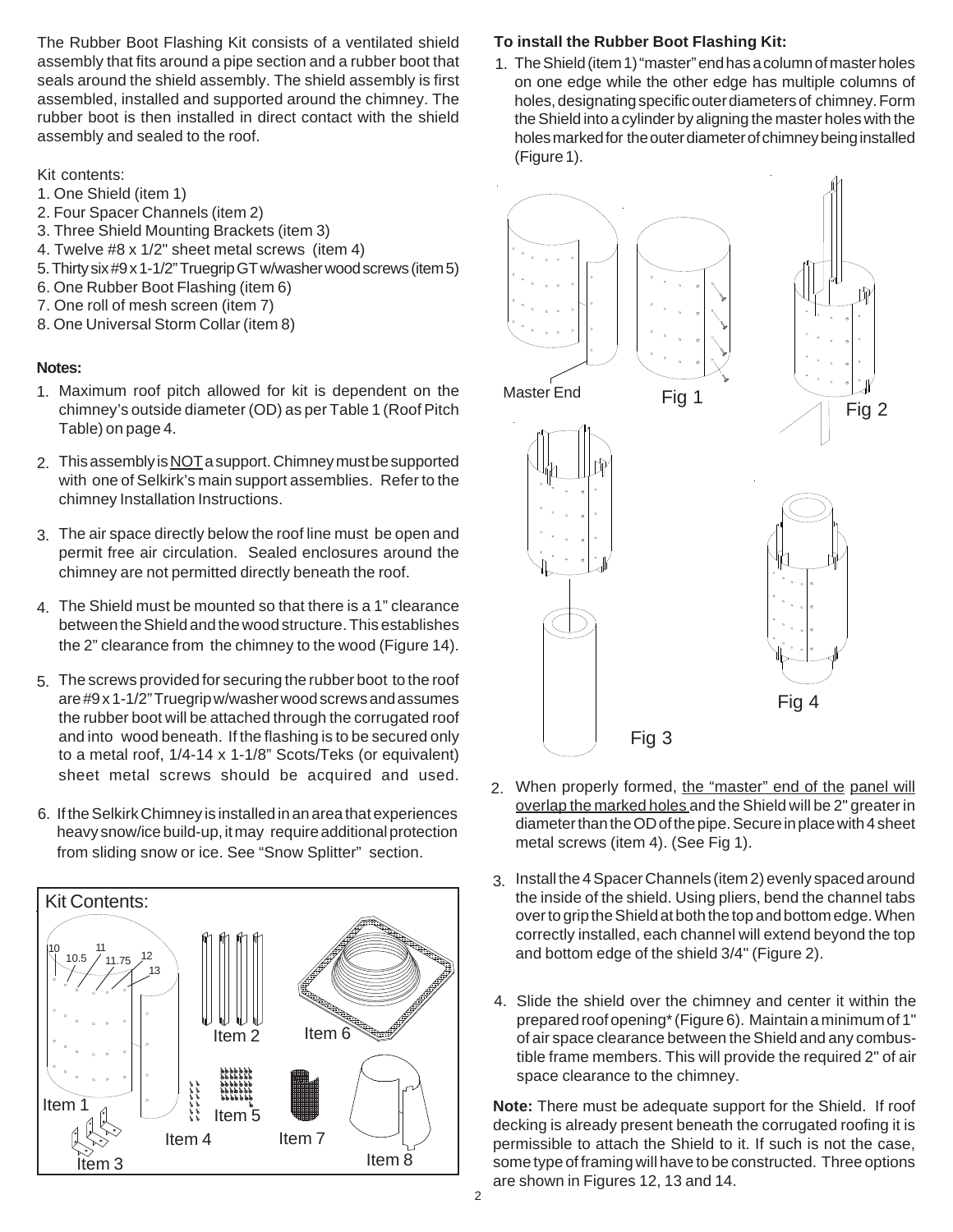5. Trim opening of the Rubber Boot Flashing (item 6) to the proper diameter to fit the Shield. Use the Rubber Boot Flashing as a guide to position the top of the Shield. Locate top of the Shield slightly above (approx. 3/4") the top of the Rubber Boot Flashing (Figure 5).

**Note:** If the chimney is installed using a Roof Support (RS) or a Roof Support Package (RSP), the shield will have to be notched to accommodate the roof support brackets. To determine the proper notch size and location, slide the shield down onto the chimney to where it interferes with the brackets. Based on the size of the brackets and pitch of the roof, visually gauge the amount of material that needs to be trimmed in order to allow the shield to slide down to the proper elevation for mounting. Scribe the determined cutting pattern onto the shield, remove the shield from the chimney and trim. This procedure may have to be repeated until correctly notched (Figures 7a and 7b)

- 6. After properly positioning the Shield, attach it to the framing using the Shield Mounting Brackets (item 3) oriented as shown in Figure 6. Attach each bracket to the roof using a nail (not provided) and to the shield using two sheet metal screws per bracket (Figure 6).
- 7. Install the Rubber Boot Flashing down over the Shield. Apply silicone sealant prior to securing the Rubber Boot Flashing to the roof. Secure to roof using #9 x 1-1/2" Truegrip wood screws (item 5). See Figure 8.



8. Place the mesh screen (item 7) around the top of the Shield by carefully impaling it onto the spacer tabs as shown in Figure 9. Trim any excess as appropriate. Once installed flatten the spacer tabs to the side of the shield. This will hold the mesh in place.



9. Install the Universal Storm Collar (Figure 10) by wrapping it around the pipe (extending above the Flashing) until the desired fit is achieved. Fold the tabs over the excess overlap to make adjustment easier. Trim any excess as appropriate. When the Storm Collar has been adjusted to its final configuration, secure the overlap with two #8 - 1/2" sheet metal screws (see Figure 10). Orient the Storm Collar so the seam is towards the low side of the roof slope.



10. Seal the area between the pipe and the Storm Collar using a high temperature silicone sealant.(See Fig 11).